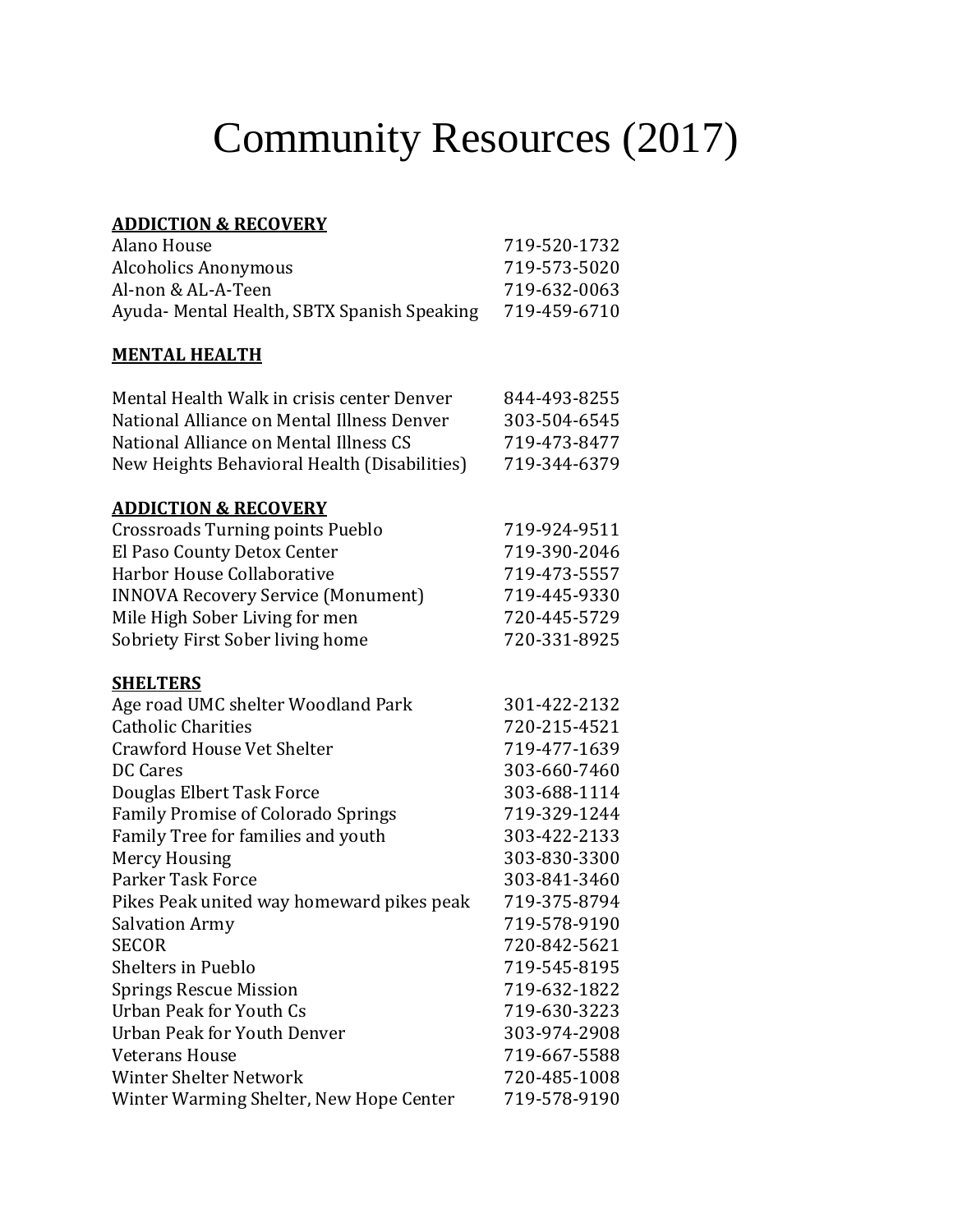#### **HELP LINES/HOT LINES**

| 1800-227-2345  |
|----------------|
| 719-635-7000   |
| 719-448-0110   |
| 844-493-8255   |
| 1-800-784-8669 |
| 719-440-4282   |
| 303-825-8750   |
|                |

#### **HELP LINES/HOT LINES**

| LEAP Emergency heat assistance               | 719-442-0007   |
|----------------------------------------------|----------------|
| <b>Metro Crisis Services</b>                 | 1-888-885-1222 |
| Partnership for Prescription Assistance      | 1-888-477-2669 |
| Pikes Peak United Way info and Referral Line | 211            |
| Safe 2 Tell Colorado                         | 1-877-542-7233 |
| Suicide prevention Hotline                   | 1-800-273-TALK |
| Tessa Center for Domestic Violence 24/7      | 719-633-3819   |

#### **AGENCIES/CENTERS**

| Aspen Mine Center resources for Teller County | 719-689-3584 |
|-----------------------------------------------|--------------|
| Cares program (help with non emerg serv)      | 719-493-0765 |
| <b>Catholic charities of Castle Rock</b>      | 720-215-4521 |
| Center on Fathering                           | 719-634-7797 |
| Colorado Autism Center                        | 719-313-2709 |
| <b>Colorado Springs Pregnancy Center</b>      | 719-591-2609 |
| Colorado Coaliton for homeless clinic         | 303-291-5165 |
| <b>Community of Care Network</b>              | 303-660-7460 |
| Comom-Free Dental for Children/Adults         | 719-598-5161 |
| Centro de la Familia Therapists speak Spanish | 719-227-9170 |
| Denver Housing Authority                      | 720-932-3000 |
| Department of Human Services (DHS)            | 719-648-6420 |
| <b>AGENCIES/CENTERS</b>                       |              |
|                                               |              |
| Division of Vocational Rehabilitation         | 719-635-3585 |

| Division of Vocational Rehabilitation    | 719-635-3585 |
|------------------------------------------|--------------|
| Douglas County Dept of Human Services    | 303-814-5356 |
| Dream Centers- services for women & kids | 719-388-1594 |
| <b>Eating Disorder Center</b>            | 719-578-5132 |
| <b>Ecumenical Social Ministries</b>      | 719-228-6797 |
| Finding our voices (FOV)                 | 719-636-5065 |
| <b>Fountain Valley Senior Services</b>   | 719-520-6471 |
| Give yourself credit (Help with credit)  | 719-201-8046 |
| Homeless Medical Clinic                  | 719-471-2789 |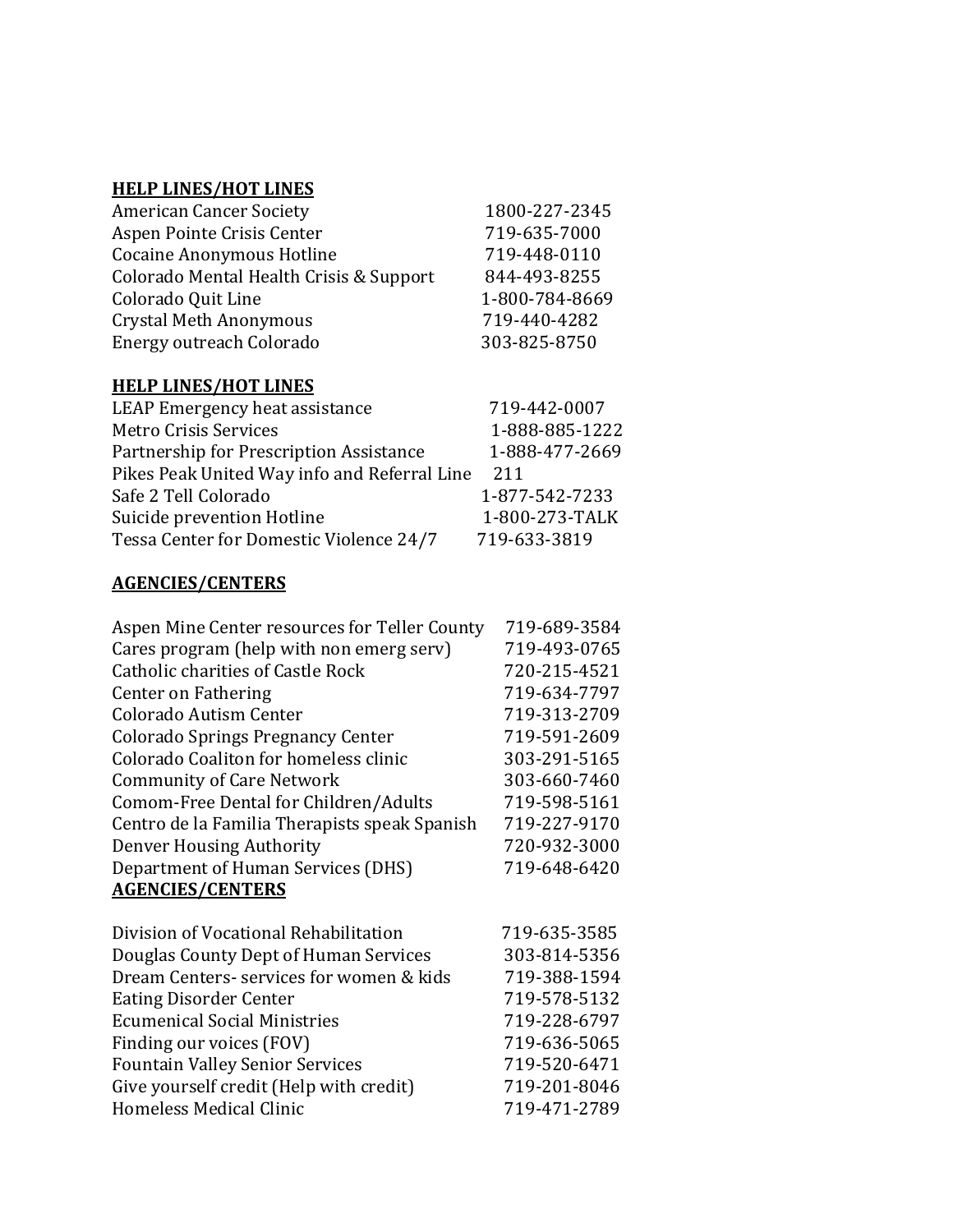| Human Trafficking Resource Center Denver   | 1-866-455-5075 |
|--------------------------------------------|----------------|
| Inner City Health Center                   | 303-296-1767   |
| Inside Out Youth Services for GLBTIQ youth | 719-328-1056   |
| Kids in need of Dentistry                  | 719-227-1018   |
| Marion House SET Clinic                    | 719-475-2097   |
| <b>Mission Medical Clinic</b>              | 719-219-3402   |

#### **AGENCIES/CENTERS**

| Northern Churches Care                         | 719-277-7470 |
|------------------------------------------------|--------------|
| One Nation Walking Together                    | 719-329-0251 |
| Partners in Housing                            | 719-473-8890 |
| Peak Parent Center- Disability Advocates       | 719-531-9400 |
| Peak Vista Community Health Centers            | 719-632-5700 |
| Pikes Peak Southern leadership                 | 719-368-6423 |
| Pikes Peak Workforce Center                    | 719-667-3775 |
| Pueblo DHS                                     | 719-253-7850 |
| Reach Pikes Peak (resources for those in need) | 719-358-8396 |
| Second Chance Through Faith-gang prev prgrm    | 719-313-9581 |
| Senior Information and Assistance Center       | 719-471-2096 |
| <b>SET Family Medical Clinic</b>               | 719-776-8850 |
| Southern Colorado Aids Project (S-Cap)         | 719-578-9092 |
| <b>AGENCIES/CENTERS</b>                        |              |

| <b>Stout Street Clinic</b>              | 303-293-2220 |
|-----------------------------------------|--------------|
| <b>Teller County DHS</b>                | 719-687-3335 |
| The Independence Center                 | 719-471-8181 |
| <b>TLC Pharmacy</b>                     | 719-596-4449 |
| Tri County Health & WIC                 | 303-663-7650 |
| Tri- County Health Center- Castle Rock  | 303-220-9200 |
| Veronica Moya licensed daycare provider | 719-473-5569 |

### **Military/ Veterans**

| 719-526-4590 |
|--------------|
| 719-557-1738 |
| 719-201-7135 |
| 719-471-9992 |
| 719-380-8005 |
| 303-399-8020 |
| 303-688-4825 |
| 719-322-6304 |
| 720-772-1414 |
| 719-309-4714 |
| 719-205-8397 |
| 800-369-6748 |
|              |